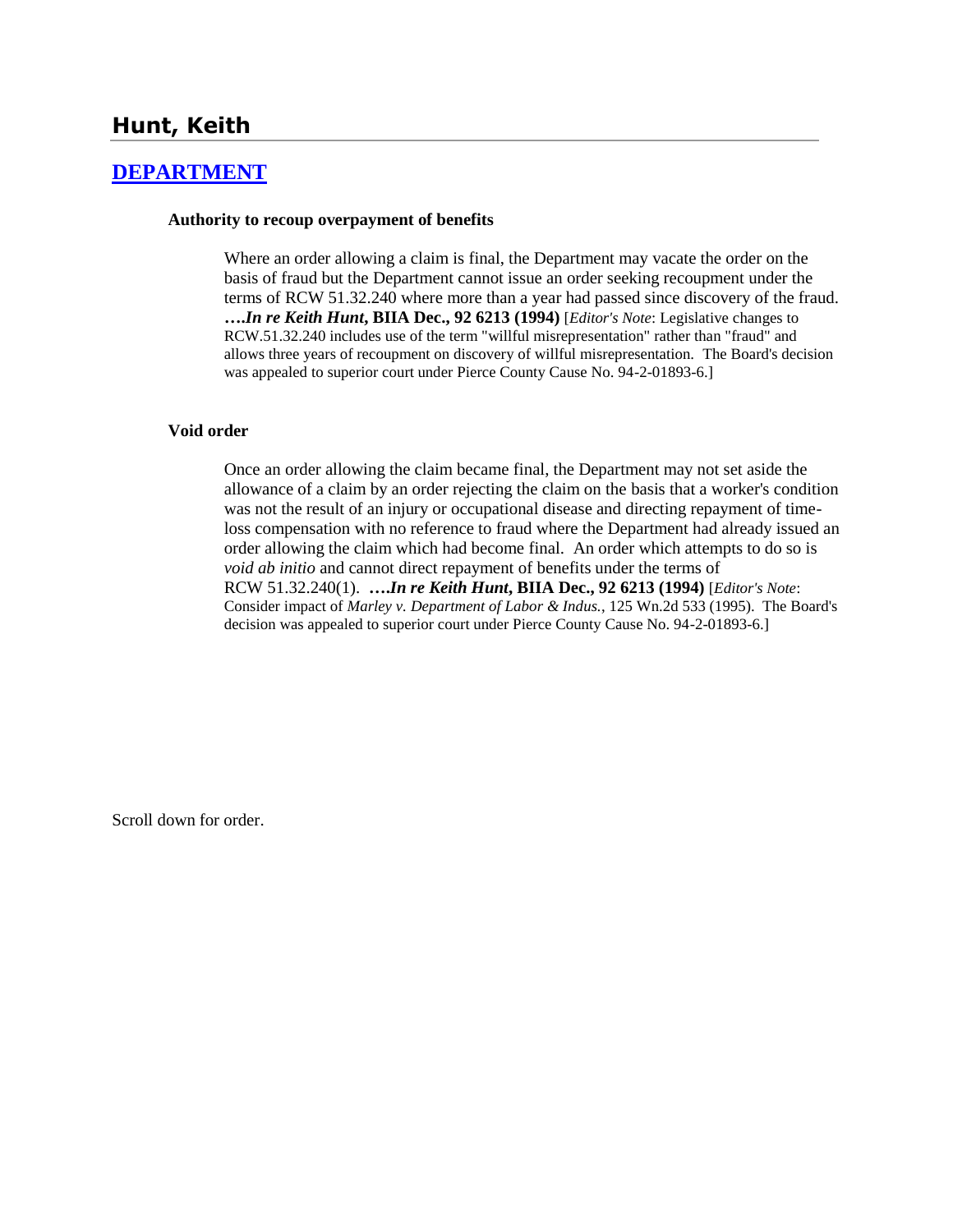## **BEFORE THE BOARD OF INDUSTRIAL INSURANCE APPEALS STATE OF WASHINGTON**

**)**

**) )**

**IN RE: KEITH M. HUNT ) DOCKET NO. 92 6213**

## **DECISION AND ORDER DISMISSING APPEAL**

**CLAIM NO. N-113902**

APPEARANCES:

Claimant, Keith M. Hunt, by Law Offices of David B. Vail, per Todd R. Renda

Employer, Construction Development, Inc., by Washington Builder's Benefits Trust, per Kevin Parnell, Owner, and Beki Ferris, Claims Specialist

Department of Labor & Industries, by The Office of the Attorney General, per Jeff B. Kray, Assistant

This is an appeal filed by the claimant on November 5, 1992 from an order of the Department of Labor and Industries dated September 10, 1992 which affirmed an order issued on December 12, 1991 which rejected the claim because the claimant's condition is not the result of the injury alleged. The condition pre-existed the alleged injury and is not related thereto and is not an industrial injury or occupational disease as defined by the industrial insurance laws. The order also directed the claimant to repay the Department the time loss compensation which had been paid, totaling \$13,006.38. **DISMISSED**.

# **DECISION**

Pursuant to RCW 51.52.104 and RCW 51.52.106, this matter is before the Board for review and decision on a timely Petition for Review filed by the claimant to a Proposed Decision and Order issued on August 10, 1993 in which the order of the Department dated September 10, 1992 was reversed and remanded to the Department with direction to demand repayment of \$10,544.82 time loss compensation from the claimant.

A brief review of the factual and procedural history of the claim is necessary in order to frame the issue on appeal. Keith M. Hunt alleged that he suffered an industrial injury at work on January 2, 1991. The claim was allowed by Department order dated January 24, 1991. No appeal was filed from that order. Mr. Hunt received surgical treatment of a separated shoulder and \$10,544.82 in time-loss compensation benefits. In September 1991, two co-workers present on the day of the alleged injury

1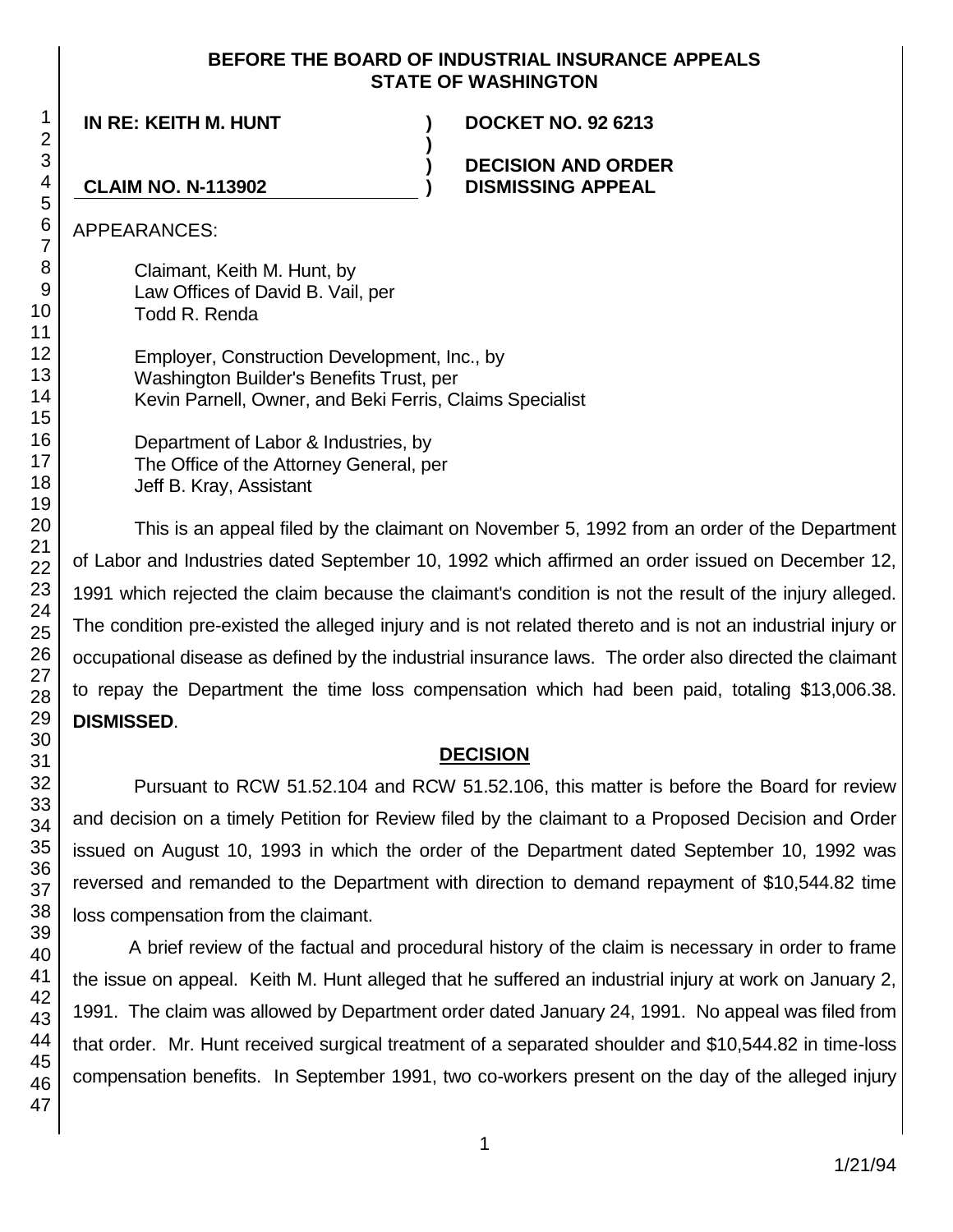came forward and revealed that Mr. Hunt had staged the incident to obtain medical treatment for an injury incurred outside of work some days previously. The employer sent the new information to the Department.

On December 12, 1991, the Department issued an order rejecting the claim on the basis that the shoulder condition was not the result of the injury alleged, that it pre-existed the alleged injury and that it was not an industrial injury or occupational disease. The order also demanded repayment of \$13,006.38 in time-loss compensation benefits. The order did not directly mention fraud, nor does the recoupment amount specifically include the 50% penalty allowed under RCW 51.32.240(4). Mr. Hunt filed a timely protest from the December 12, 1991 order, which was affirmed by a Department order of September 10, 1992.

The claimant appealed, citing the res judicata allowance order of January 24, 1991. According to the claimant, the December 12, 1991 order was not adequate to overcome allowance of the claim because (1) it did not specifically cite fraud and (2) it did not assess the fraud, penalties provided for by

On February 8, 1993, the claimant filed a motion to dismiss for lack of subject matter jurisdiction. The relief requested in the motion was reversal (sic) of the September 10, 1992 Department order and dismissal of the appeal. The hearing judge granted partial relief in that he concluded RCW 51.32.240(4) was inapplicable because the order as written made no mention of fraud, merely demanding repayment of time-loss compensation without mentioning medical benefits or the assessment of any penalty. Rather than dismissing the appeal at that point, however, the hearing judge directed that the case proceed to hearing on the basis that the claimant would have to prove he did not receive benefits as the result of error, innocent misrepresentation, or other circumstance not including fraud, per RCW 51.32.240(1) of the recoupment statute.

While we agree with our hearing judge that the December 12, 1991 order is not adequate to set aside the January 24, 1991 allowance order on the grounds of fraud, we conclude that the order is void ab initio, rather than voidable. The Board has no jurisdiction to hear an appeal of a void order, because a void order contains no decision or award from which an appeal can be taken. Perry v. Dep't of Labor & Indus., 48 Wn. 2d 205 (1956). Our determination that the December 12, 1991 order is void is made pursuant to the Board's inherent power to examine the order on appeal to determine whether it has jurisdiction to entertain an appeal. Callihan v. Dep't of Labor & Indus., 10 Wn. App. 153 (1973). The basis for that determination is discussed below.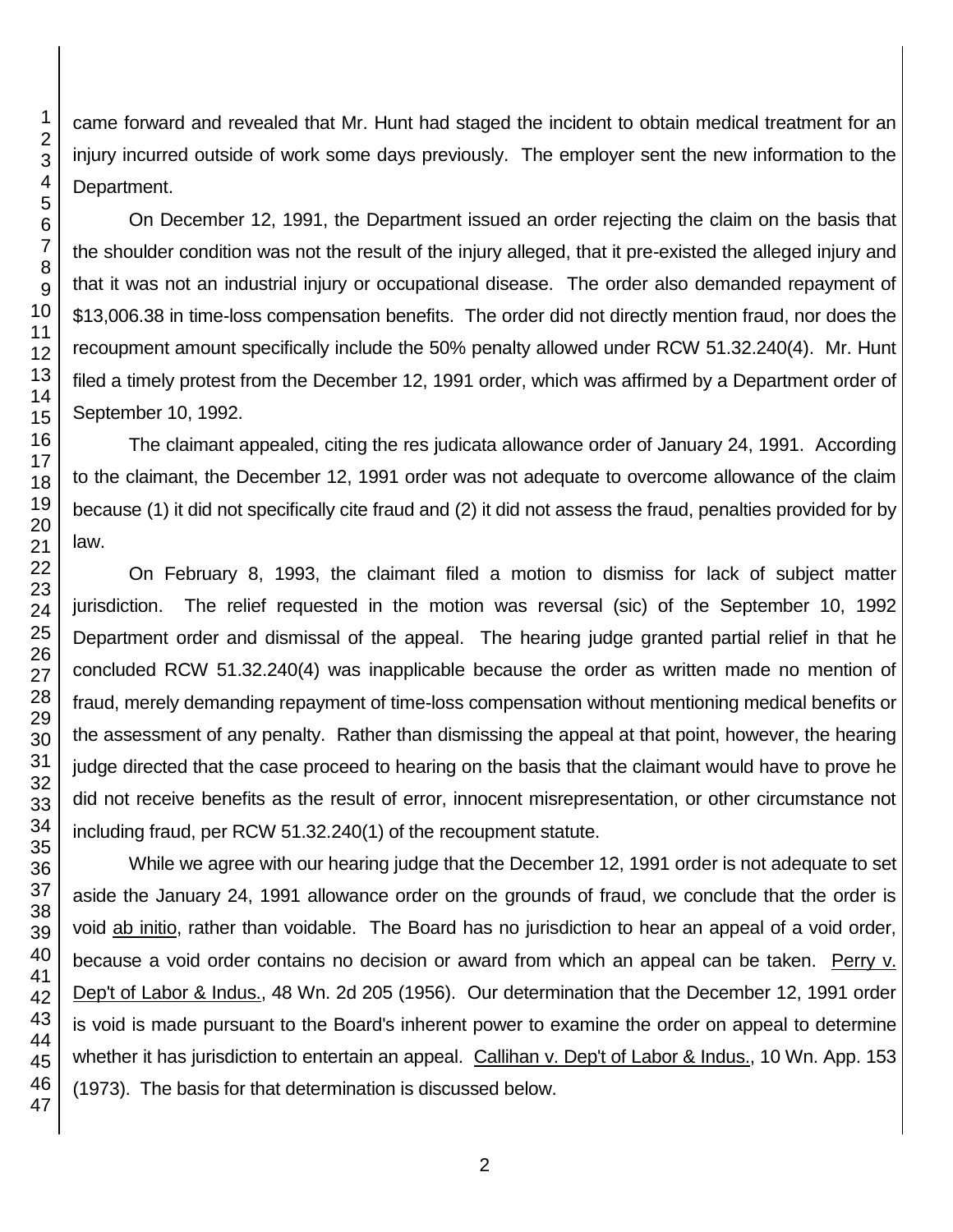Our initial inquiry centers on whether the January 24, 1991 order was, in fact, res judicata. The Department had 60 days from communication of the allowance order within which it could have withdrawn the order and conducted further inquiries into the circumstances of the alleged industrial injury. RCW 51.51.060 It did not do so. Neither Mr. Hunt nor the employer appealed. Therefore, the order became final at the expiration of the appeal period.

Even though an allowance order becomes final, the Department retains the authority to vacate the order if "fraud, or something of like nature, which equity recognizes as sufficient to vacate a judgment has intervened." Brakus v. Dep't of Labor & Indus., 48 Wn.2d 218, 221, citing Abraham v. Dep't of Labor & Indus., 178 Wash. 160 (1934); Luton v. Dep't of Labor & Indus., 183 Wash. 105 (1935); and LeBire v. Dep't of Labor & Indus., 14 Wn. 2d 407 (1942).

The Department contends that the order on appeal sets aside the allowance order on the basis of fraud; specifically that the claimant staged an industrial accident. Mr. Hunt asserts that a Department order must specifically recite fraud as the grounds for rejection of the claim in order to overcome a previous allowance order. We agree with the claimant.

Fraud cases are unique in worker's compensation appeals in this state with respect to both the burden of proof and the standard of proof required. In a "conventional" appeal, the appealing party has the burden of establishing that a Department order on appeal is erroneous. However, in the case of fraud, the Department has the burden of going forward to establish its case before the appealing party (in this case, Mr. Hunt) is required to present evidence to defeat or rebut the allegations of fraud. In re Del Sorenson, BIIA Dec., 89 2697 (1991). Furthermore, in presenting its case, the Department must go beyond the mere "preponderance of the evidence" mandated in other workers compensation appeals and prove its case by "clear and convincing" evidence. These higher standards are imposed on the Department in recognition of the seriousness of the allegations. No lesser standard should apply to orders setting aside previous acts of the Department on the basis of fraud.

We are mindful of the Supreme Court's admonition in Porter v. Dep't of Labor & Indus., 44 Wn.2d 798 (1954) that the language of Department orders should be such that the claimant is not "misled to his prejudice in the preparation or prosecution of his appeal." While there may have been some general acknowledgement by the parties as to what the Department tried to do, the order of December 12, 1991 does not employ the word fraud! It merely states, "The claimant's condition is not the result of the injury alleged, the condition pre-existed the alleged injury...." Even the amount claimed by the Department for recoupment is confusing. It represents neither the amount of benefits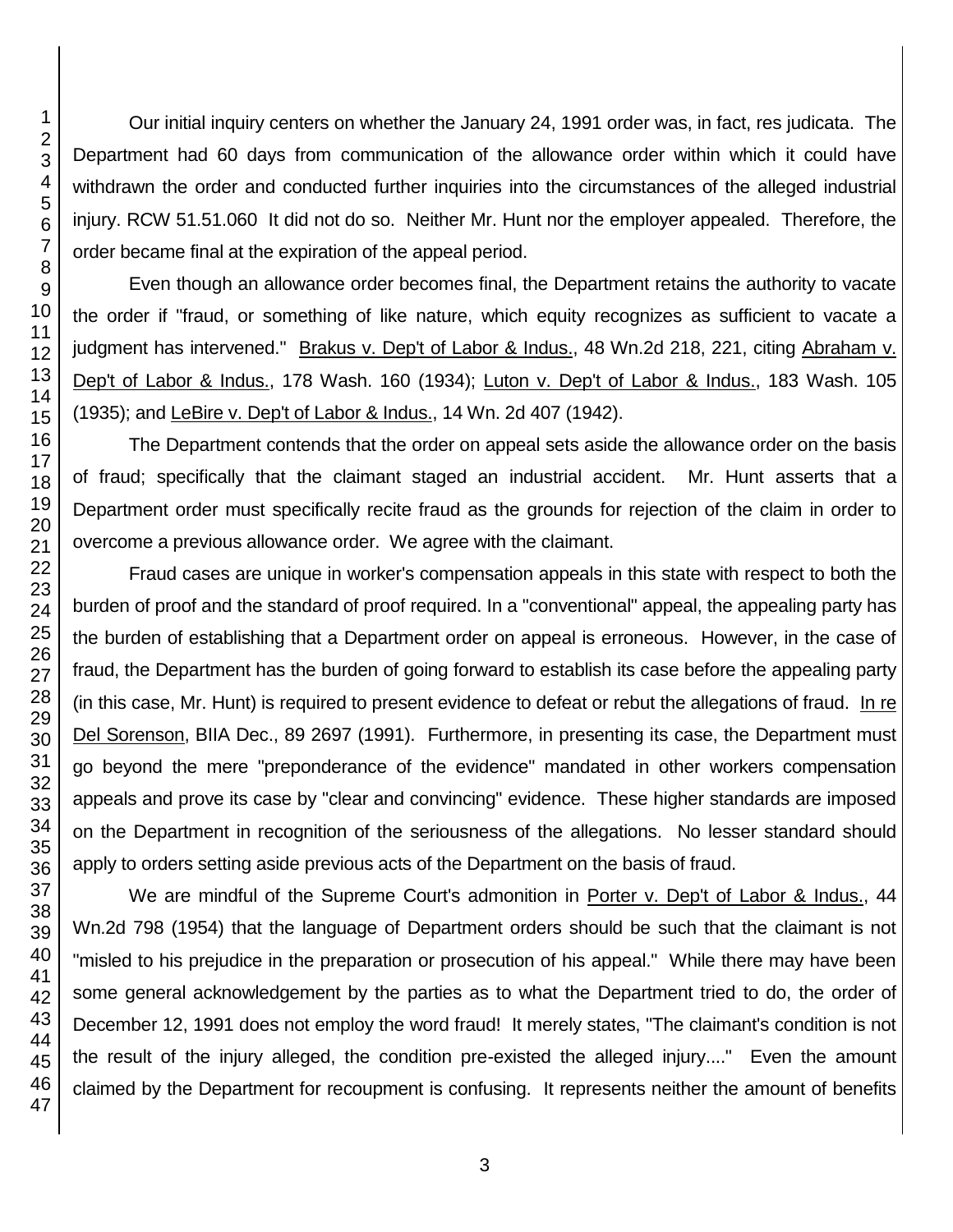actually paid to the claimant nor that amount plus the 50% penalty authorized by RCW 51.32.240(4) in the event of fraud.

To work as an effective notice of the Department's intention to pursue recoupment of benefit payments induced through fraud, the Department order should have clearly stated that fraud was the basis for the recoupment, the amount of the benefits alleged to have been overpaid and the amount of penalty assessed. Absent such specific information, the Department order on appeal appears to be exactly what the claimant alleges it to be - an attempt by the Department to set aside a res judicata allowance order on the basis of a new factual determination as to the time the claimant's condition arose. The order was issued beyond the 60 days allowed by RCW 51.50.060. It had no effect; therefore, the claimant was not aggrieved and no appeal may be taken. Perry v. Dep't of Labor & Indus., supra.

Having concluded that the order on appeal is void, we also note that the Department has lost its right to demand recoupment of benefits already paid to Mr. Hunt. RCW 51.32.240 provides, in pertinent part:

## Payments made due to error, mistake, erroneous adjudication, fraud, etc.

(4) Whenever any payment of benefits under this tile has been induced by fraud, the recipient thereof shall repay any such payment together with a penalty of fifty percent of the total of any such payments . . . . Such repayment or recoupment must be demanded or ordered within one year of the discovery of the fraud.

(Emphasis added.)

In In re Sorenson, supra, we addressed the question of timeliness of a fraud recovery according to RCW 51.32.240. We concluded that the statute of limitations for recoupment begins running as soon as the Department has in hand information which would lead to discovery of the fraud if pursued. In Mr. Hunt's case, the Department received notice of his co-workers' inculpatory statements in September 1991. The Department had only until September 1992 to pursue recoupment of benefits on the basis of fraud.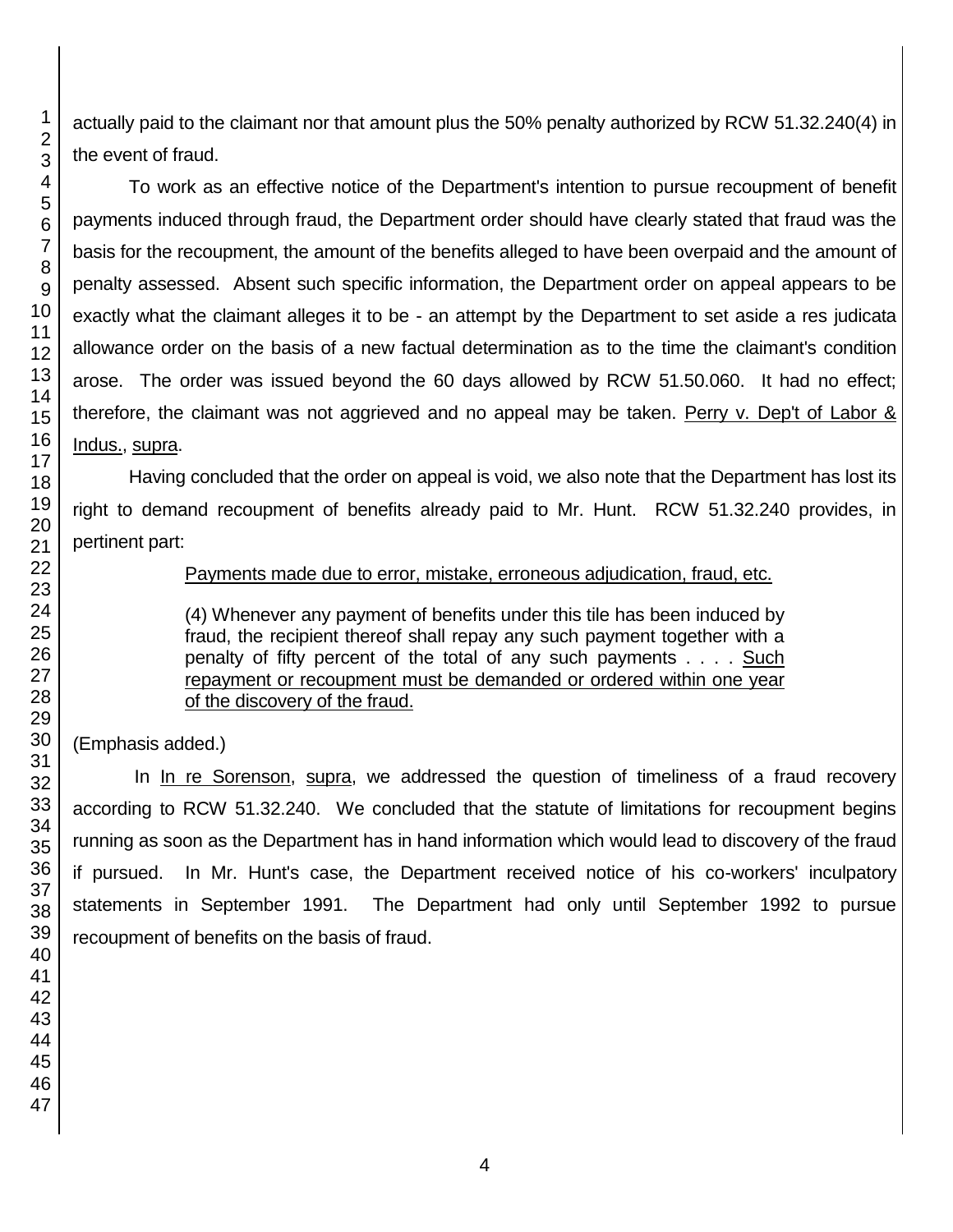45 46 47

In his motion to dismiss, the claimant asserts that the Department's failure to perfect a recoupment order within the statutory time bars the Department from raising the issue of fraud "at this late date." We disagree. The one year limitation in RCW 51.32.240(4) specifically addresses repayment of benefits. It does not foreclose the Department from issuing a further order specifically setting aside the allowance order on the basis of fraud!

## **FINDINGS OF FACT**

1. On January 7, 1991, Keith M. Hunt filed an application for benefits with the Department of Labor and Industries alleging an industrial injury on January 2, 1991 in the course of his employment for Construction Development, Inc. The claim was allowed by Department order dated January 24, 1991 and benefits were paid. On December 12, 1991, in response to a timely protest, the Department issued an order affirming the provisions of an order dated September 10, 1992 which rejected the claim because the claimant's condition is not the result of the injury alleged, the condition preexisted the alleged injury and is not related thereto and is not an industrial injury or occupational disease as defined by the industrial insurance laws. The order also directed the claimant to repay the Department the time-loss compensation which had been paid, totaling \$13,006.38.

On November 5, 1991 the claimant appealed the September 10, 1992 to the Board of Industrial Insurance Appeals. On November 25, 1992, the Board issued an order allowing the claim, assigning Docket No. 92 6213, and directing that further proceedings be held.

- 2. The allowance order of January 24, 1991 was not appealed by any party in the 60 days following its communication to the claimant.
- 3. The December 12, 1991 Department order purporting to reject Keith M. Hunt's claim for benefits did not specifically recite fraud as a basis of the rejection, nor did it specify the nature and amount of any penalties imposed pursuant to RCW 51.32.240(4).

# **CONCLUSIONS OF LAW**

- 1. The Board of Industrial Insurance Appeals has no jurisdiction over the parties to and subject matter of this appeal.
- 2. The Department order of December 12, 1991, as affirmed in the Department order of September 10, 1992, did not provide the claimant with effective notice that the claim was rejected on the equitable grounds of fraud.
- 3. The Department order of September 10, 1992 which affirmed an order issued on December 12, 1991 which rejected the claim because the claimant's condition is not the result of the injury alleged, the condition preexisted the alleged injury and is not related thereto and is not an industrial injury or occupational disease as defined by the industrial insurance laws